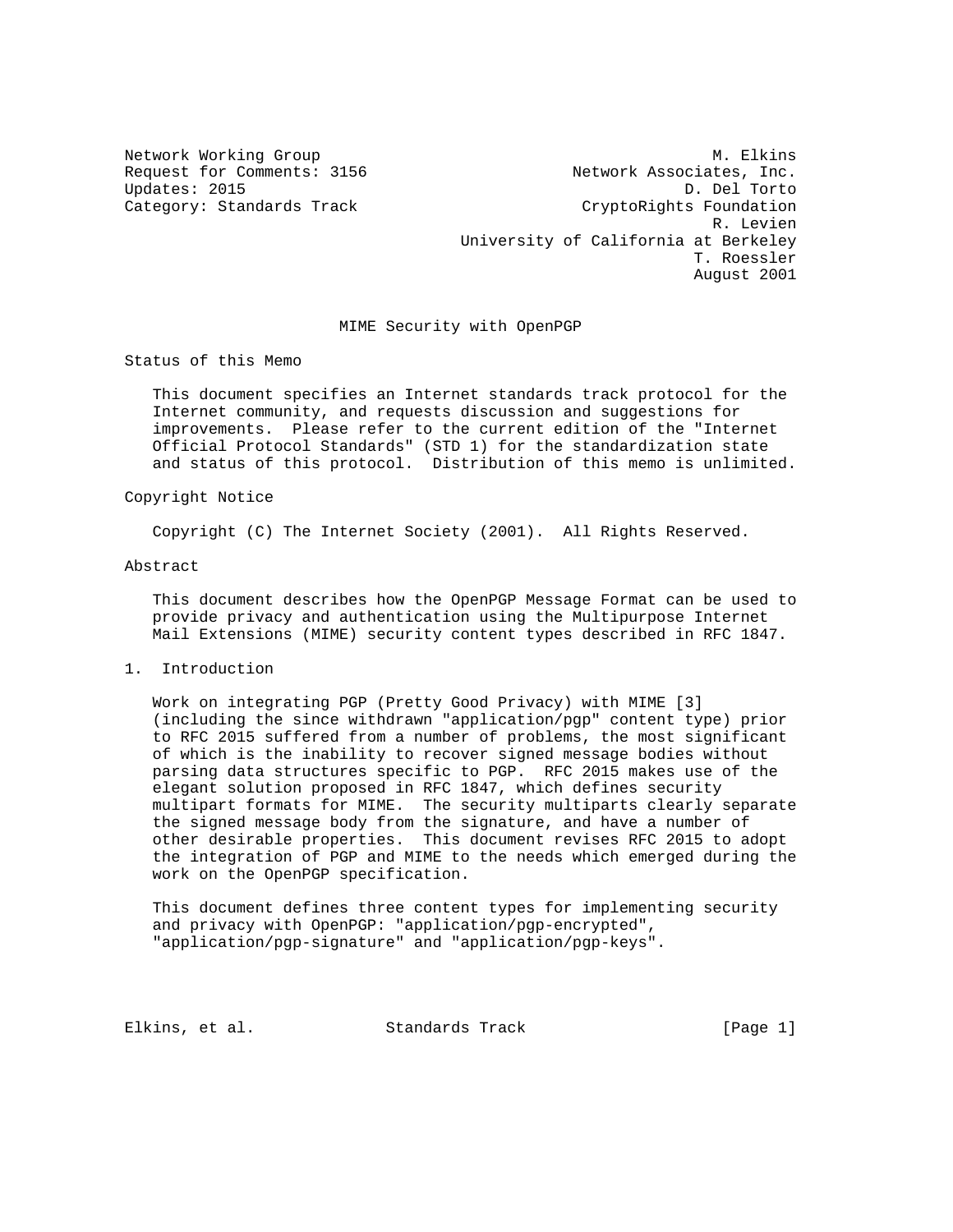The key words "MUST", "MUST NOT", "REQUIRED", "SHALL", "SHALL NOT", "SHOULD", "SHOULD NOT", "RECOMMENDED", "MAY", and "OPTIONAL" in this document are to be interpreted as described in RFC 2119.

2. OpenPGP data formats

 OpenPGP implementations can generate either ASCII armor (described in [1]) or 8-bit binary output when encrypting data, generating a digital signature, or extracting public key data. The ASCII armor output is the REQUIRED method for data transfer. This allows those users who do not have the means to interpret the formats described in this document to be able to extract and use the OpenPGP information in the message.

 When the amount of data to be transmitted requires that it be sent in many parts, the MIME message/partial mechanism SHOULD be used rather than the multi-part ASCII armor OpenPGP format.

### 3. Content-Transfer-Encoding restrictions

 Multipart/signed and multipart/encrypted are to be treated by agents as opaque, meaning that the data is not to be altered in any way [2], [7]. However, many existing mail gateways will detect if the next hop does not support MIME or 8-bit data and perform conversion to either Quoted-Printable or Base64. This presents serious problems for multipart/signed, in particular, where the signature is invalidated when such an operation occurs. For this reason all data signed according to this protocol MUST be constrained to 7 bits (8 bit data MUST be encoded using either Quoted-Printable or Base64). Note that this also includes the case where a signed object is also encrypted (see section 6). This restriction will increase the likelihood that the signature will be valid upon receipt.

 Additionally, implementations MUST make sure that no trailing whitespace is present after the MIME encoding has been applied.

 Note: In most cases, trailing whitespace can either be removed, or protected by applying an appropriate content-transfer-encoding. However, special care must be taken when any header lines - either in MIME entity headers, or in embedded RFC 822 headers - are present which only consist of whitespace: Such lines must be removed entirely, since replacing them by empty lines would turn them into header delimiters, and change the semantics of the message. The restrictions on whitespace are necessary in order to make the hash calculated invariant under the text and binary mode signature mechanisms provided by OpenPGP [1]. Also, they help to avoid compatibility problems with PGP implementations which predate the OpenPGP specification.

Elkins, et al. Standards Track [Page 2]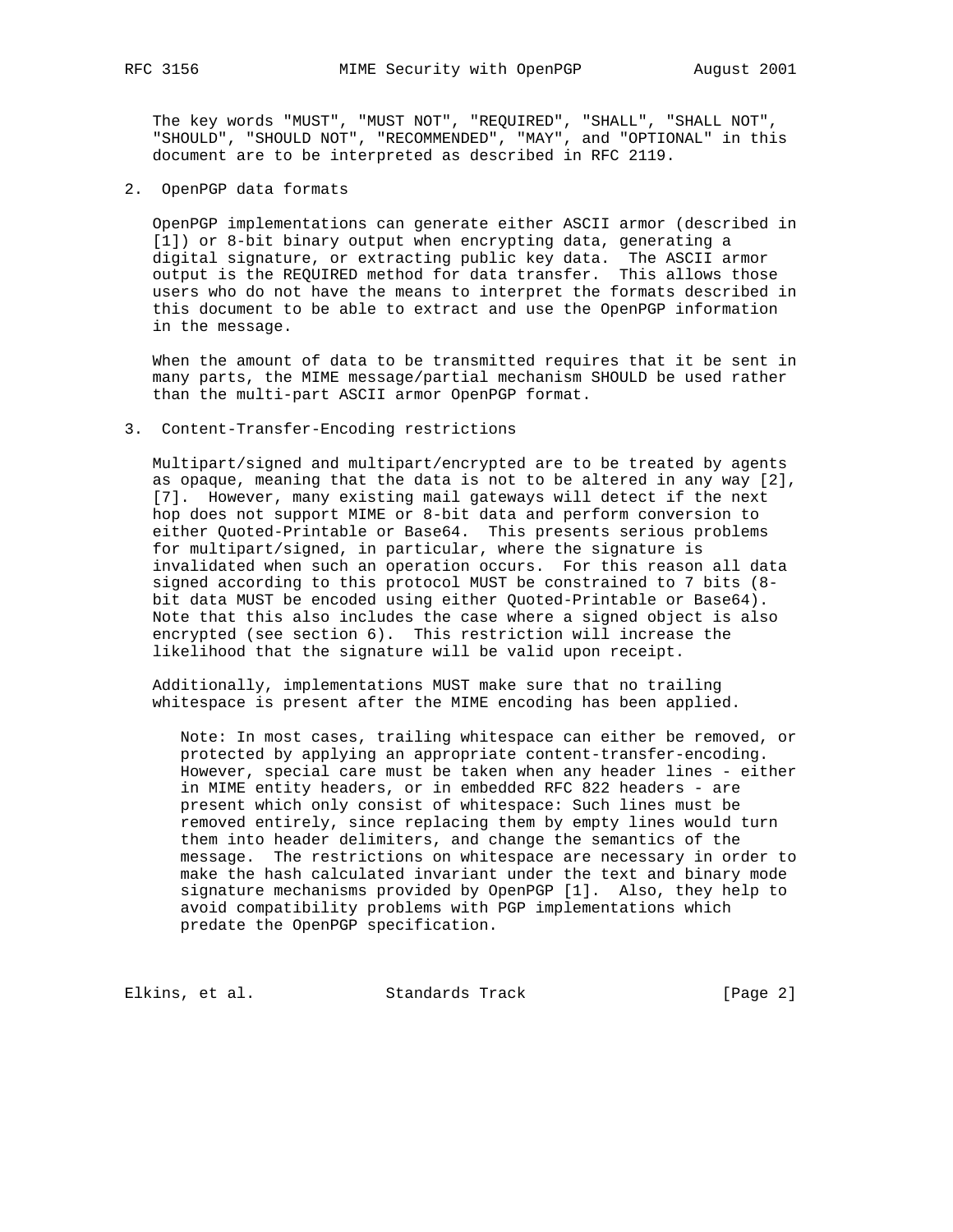Note: If any line begins with the string "From ", it is strongly suggested that either the Quoted-Printable or Base64 MIME encoding be applied. If Quoted-Printable is used, at least one of the characters in the string should be encoded using the hexadecimal coding rule. This is because many mail transfer and delivery agents treat "From " (the word "from" followed immediately by a space character) as the start of a new message and thus insert a right angle-bracket (>) in front of any line beginning with "From " to distinguish this case, invalidating the signature.

 Data that is ONLY to be encrypted is allowed to contain 8-bit characters and trailing whitespace and therefore need not undergo the conversion to a 7bit format, and the stripping of whitespace.

 Implementor's note: It cannot be stressed enough that applications using this standard follow MIME's suggestion that you "be conservative in what you generate, and liberal in what you accept." In this particular case it means it would be wise for an implementation to accept messages with any content-transfer encoding, but restrict generation to the 7-bit format required by this memo. This will allow future compatibility in the event the Internet SMTP framework becomes 8-bit friendly.

4. OpenPGP encrypted data

 Before OpenPGP encryption, the data is written in MIME canonical format (body and headers).

 OpenPGP encrypted data is denoted by the "multipart/encrypted" content type, described in [2], and MUST have a "protocol" parameter value of "application/pgp-encrypted". Note that the value of the parameter MUST be enclosed in quotes.

 The multipart/encrypted MIME body MUST consist of exactly two body parts, the first with content type "application/pgp-encrypted". This body contains the control information. A message complying with this standard MUST contain a "Version: 1" field in this body. Since the OpenPGP packet format contains all other information necessary for decrypting, no other information is required here.

 The second MIME body part MUST contain the actual encrypted data. It MUST be labeled with a content type of "application/octet-stream".

Example message:

 From: Michael Elkins <elkins@aero.org> To: Michael Elkins <elkins@aero.org> Mime-Version: 1.0

Elkins, et al. Standards Track [Page 3]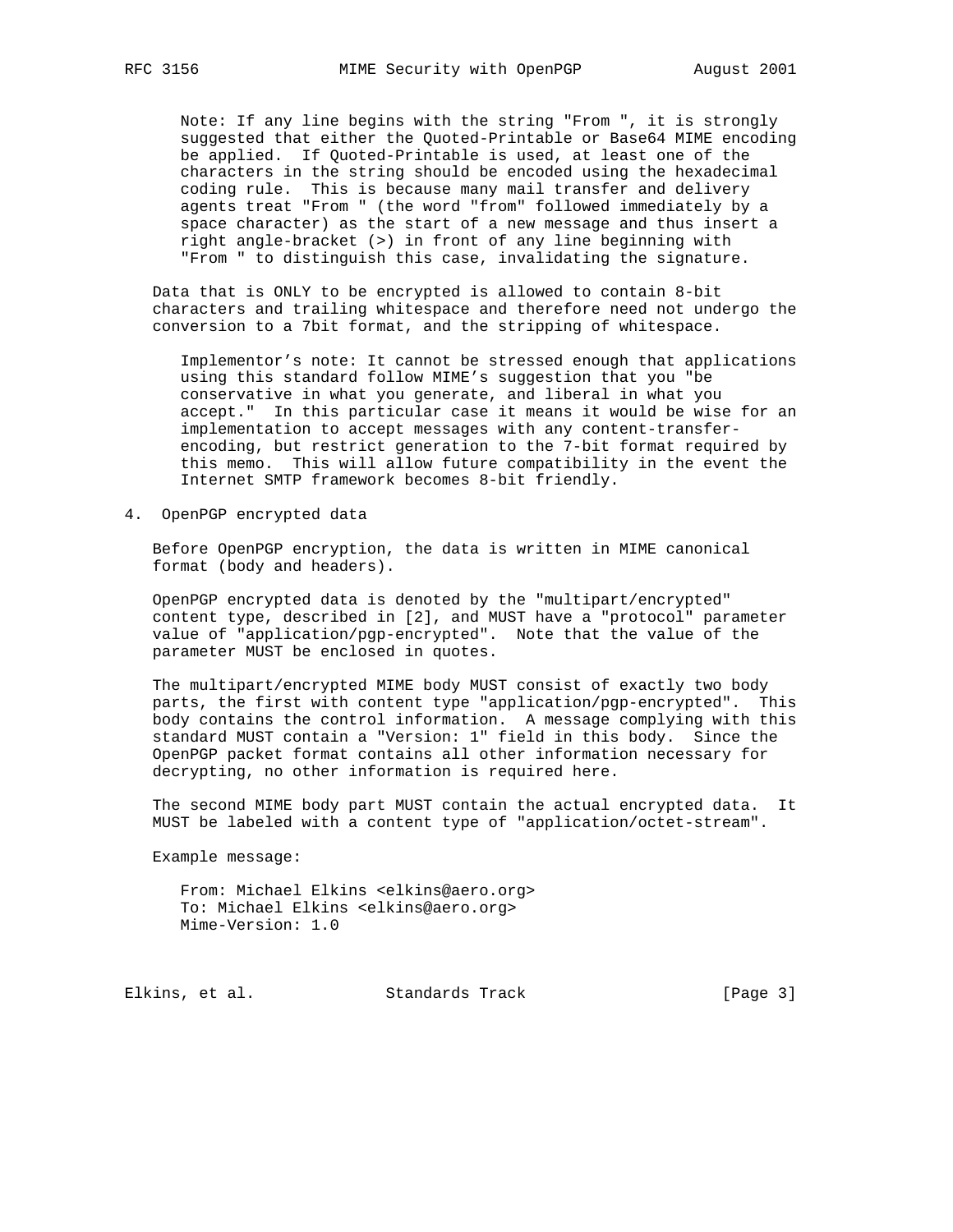Content-Type: multipart/encrypted; boundary=foo; protocol="application/pgp-encrypted"

```
 --foo
Content-Type: application/pgp-encrypted
```
Version: 1

 $--f$ 00 Content-Type: application/octet-stream

 -----BEGIN PGP MESSAGE----- Version: 2.6.2

 hIwDY32hYGCE8MkBA/wOu7d45aUxF4Q0RKJprD3v5Z9K1YcRJ2fve87lMlDlx4Oj eW4GDdBfLbJE7VUpp13N19GL8e/AqbyyjHH4aS0YoTk10QQ9nnRvjY8nZL3MPXSZ g9VGQxFeGqzykzmykU6A26MSMexR4ApeeON6xzZWfo+0yOqAq6lb46wsvldZ96YA AABH78hyX7YX4uT1tNCWEIIBoqqvCeIMpp7UQ2IzBrXg6GtukS8NxbukLeamqVW3 1yt21DYOjuLzcMNe/JNsD9vDVCvOOG3OCi8= =zzaA

-----END PGP MESSAGE-----

 $--f$ oo $--$ 

5. OpenPGP signed data

 OpenPGP signed messages are denoted by the "multipart/signed" content type, described in [2], with a "protocol" parameter which MUST have a value of "application/pgp-signature" (MUST be quoted).

 The "micalg" parameter for the "application/pgp-signature" protocol MUST contain exactly one hash-symbol of the format "pgp-<hash identifier>", where <hash-identifier> identifies the Message Integrity Check (MIC) algorithm used to generate the signature. Hash-symbols are constructed from the text names registered in [1] or according to the mechanism defined in that document by converting the text name to lower case and prefixing it with the four characters "pgp-".

 Currently defined values are "pgp-md5", "pgp-sha1", "pgp-ripemd160", "pgp-md2", "pgp-tiger192", and "pgp-haval-5-160".

 The multipart/signed body MUST consist of exactly two parts. The first part contains the signed data in MIME canonical format, including a set of appropriate content headers describing the data.

 The second body MUST contain the OpenPGP digital signature. It MUST be labeled with a content type of "application/pgp-signature".

Elkins, et al. Standards Track [Page 4]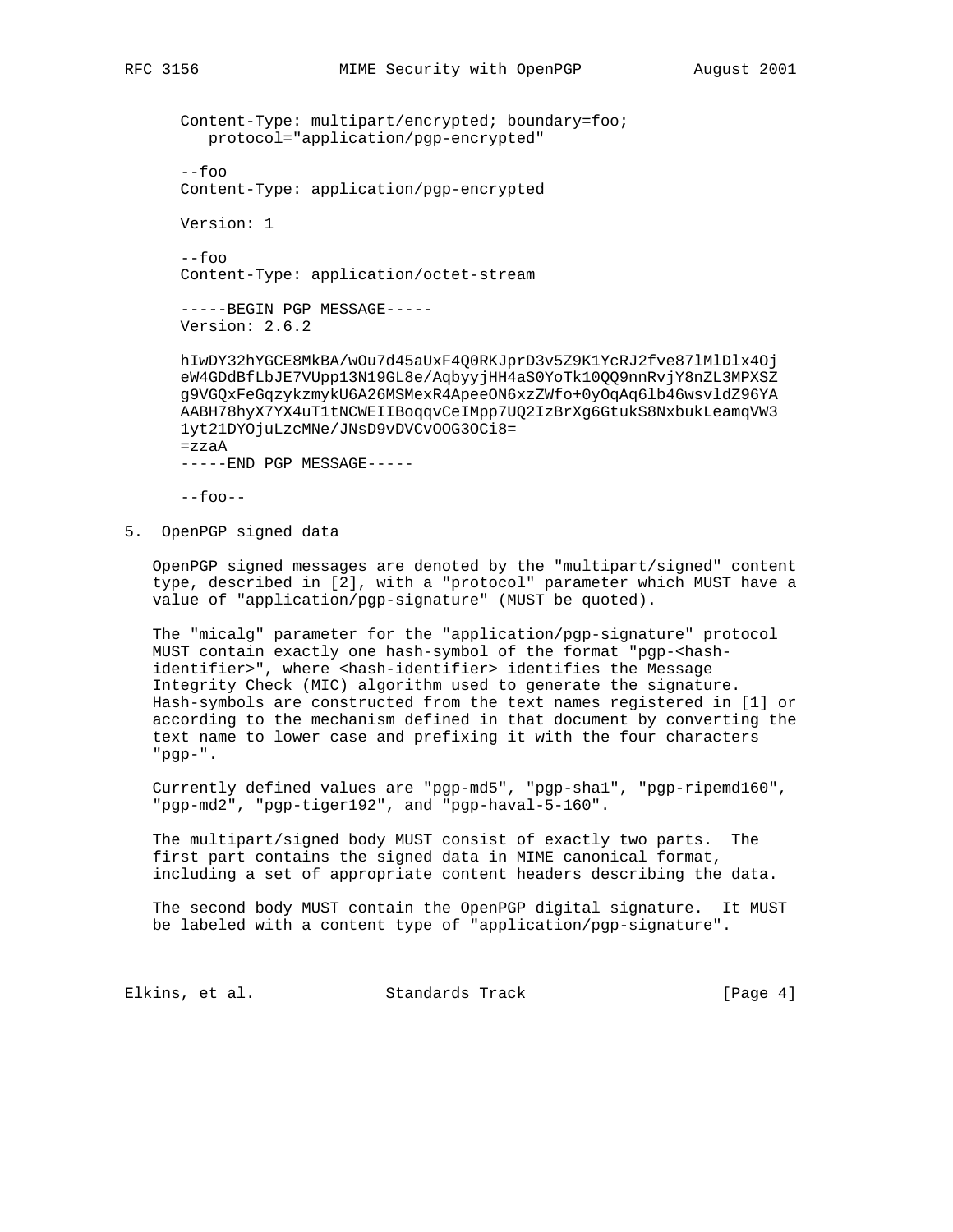Note: Implementations can either generate "signatures of a canonical text document" or "signatures of a binary document", as defined in [1]. The restrictions on the signed material put forth in section 3 and in this section will make sure that the various MIC algorithm variants specified in [1] and [5] will all produce the same result.

When the OpenPGP digital signature is generated:

- (1) The data to be signed MUST first be converted to its content type specific canonical form. For text/plain, this means conversion to an appropriate character set and conversion of line endings to the canonical <CR><LF> sequence.
- (2) An appropriate Content-Transfer-Encoding is then applied; see section 3. In particular, line endings in the encoded data MUST use the canonical <CR><LF> sequence where appropriate (note that the canonical line ending may or may not be present on the last line of encoded data and MUST NOT be included in the signature if absent).
- (3) MIME content headers are then added to the body, each ending with the canonical <CR><LF> sequence.
- (4) As described in section 3 of this document, any trailing whitespace MUST then be removed from the signed material.
- (5) As described in [2], the digital signature MUST be calculated over both the data to be signed and its set of content headers.
- (6) The signature MUST be generated detached from the signed data so that the process does not alter the signed data in any way.

 Note: The accepted OpenPGP convention is for signed data to end with a <CR><LF> sequence. Note that the <CR><LF> sequence immediately preceding a MIME boundary delimiter line is considered to be part of the delimiter in [3], 5.1. Thus, it is not part of the signed data preceding the delimiter line. An implementation which elects to adhere to the OpenPGP convention has to make sure it inserts a <CR><LF> pair on the last line of the data to be signed and transmitted (signed message and transmitted message MUST be identical).

Example message:

 From: Michael Elkins <elkins@aero.org> To: Michael Elkins <elkins@aero.org> Mime-Version: 1.0

Elkins, et al. Standards Track [Page 5]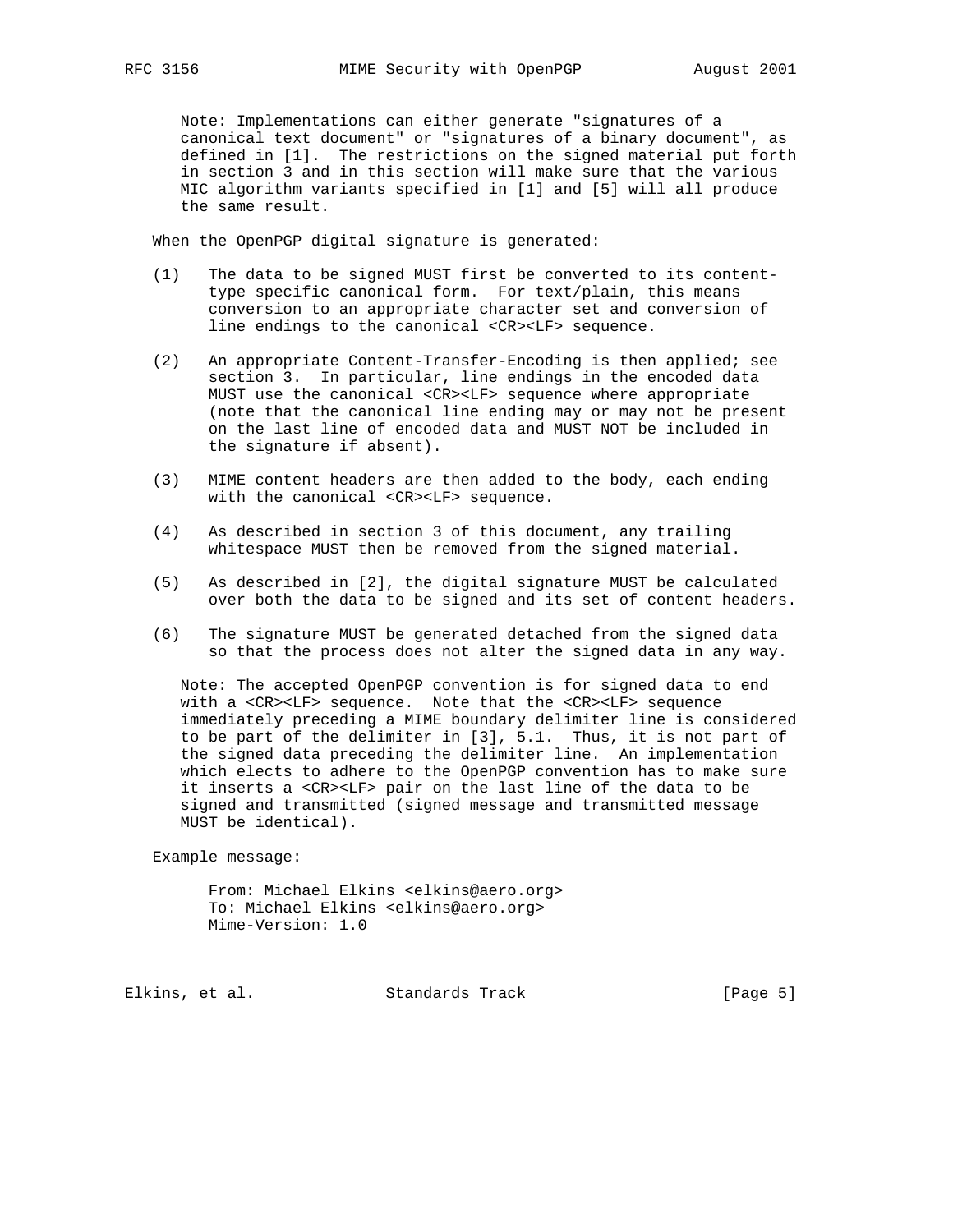```
 Content-Type: multipart/signed; boundary=bar; micalg=pgp-md5;
          protocol="application/pgp-signature"
         --bar
     & Content-Type: text/plain; charset=iso-8859-1
     & Content-Transfer-Encoding: quoted-printable
     &
     & =A1Hola!
     &
     & Did you know that talking to yourself is a sign of senility?
     &
     & It's generally a good idea to encode lines that begin with
     & From=20because some mail transport agents will insert a greater-
     & than (>) sign, thus invalidating the signature.
&
     & Also, in some cases it might be desirable to encode any =20
     & trailing whitespace that occurs on lines in order to ensure =20
     & that the message signature is not invalidated when passing =20
     & a gateway that modifies such whitespace (like BITNET). =20
     &
     & me
     --bar
     Content-Type: application/pgp-signature
     -----BEGIN PGP MESSAGE-----
     Version: 2.6.2
     iQCVAwUBMJrRF2N9oWBghPDJAQE9UQQAtl7LuRVndBjrk4EqYBIb3h5QXIX/LC//
     jJV5bNvkZIGPIcEmI5iFd9boEgvpirHtIREEqLQRkYNoBActFBZmh9GC3C041WGq
     uMbrbxc+nIs1TIKlA08rVi9ig/2Yh7LFrK5Ein57U/W72vgSxLhe/zhdfolT9Brn
     HOxEa44b+EI=
     =ndaj
     -----END PGP MESSAGE-----
     --bar--
  The "&"s in the previous example indicate the portion of the data
  over which the signature was calculated.
  Upon receipt of a signed message, an application MUST:
  (1) Convert line endings to the canonical <CR><LF> sequence before
        the signature can be verified. This is necessary since the
        local MTA may have converted to a local end of line convention.
```
Elkins, et al. Standards Track [Page 6]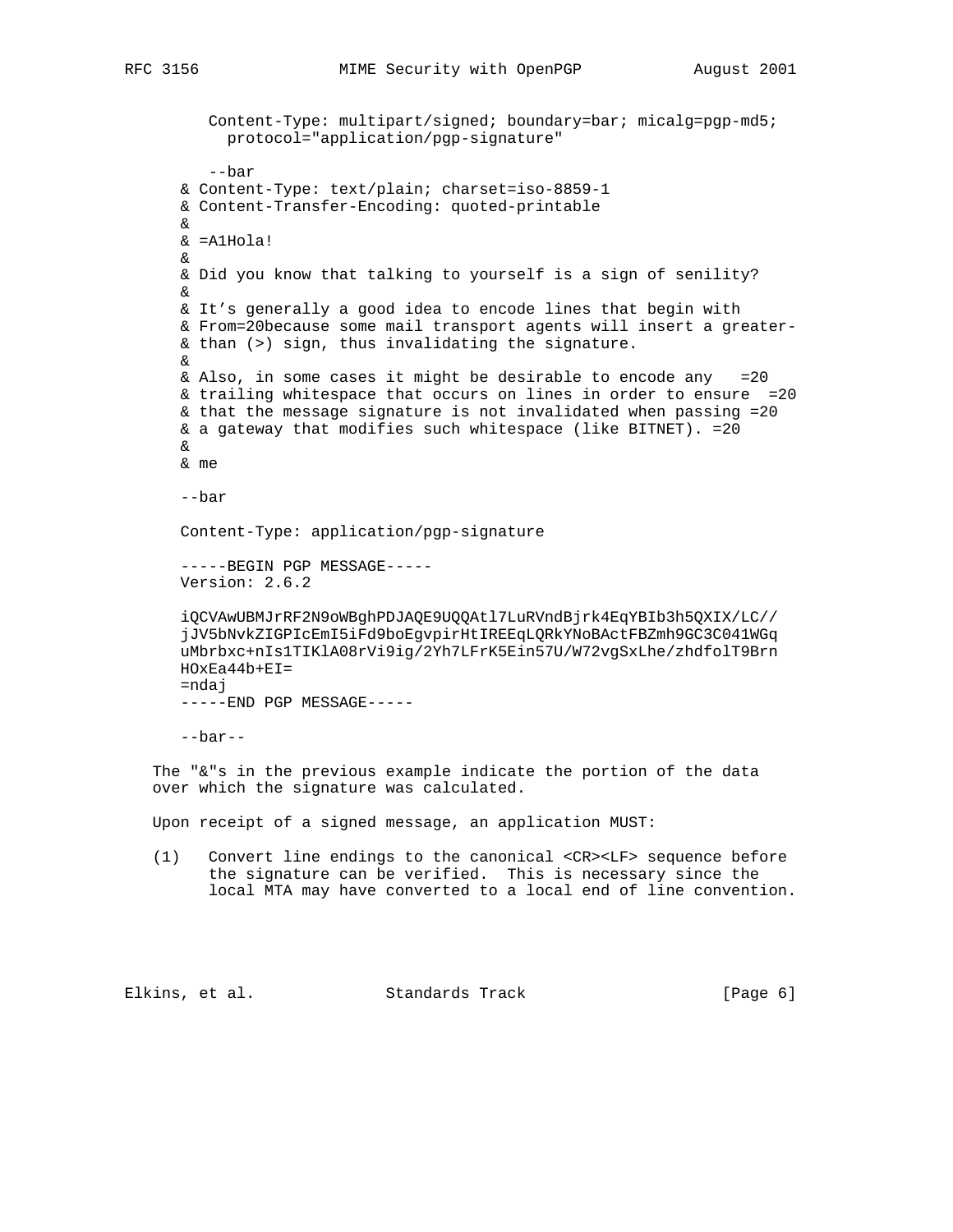- - (2) Pass both the signed data and its associated content headers along with the OpenPGP signature to the signature verification service.
- 6. Encrypted and Signed Data

 Sometimes it is desirable to both digitally sign and then encrypt a message to be sent. This protocol allows for two methods of accomplishing this task.

6.1. RFC 1847 Encapsulation

 In [2], it is stated that the data is first signed as a multipart/signature body, and then encrypted to form the final multipart/encrypted body. This is most useful for standard MIME compliant message forwarding.

Example:

```
 Content-Type: multipart/encrypted;
      protocol="application/pgp-encrypted"; boundary=foo
  --foo
   Content-Type: application/pgp-encrypted
   Version: 1
   --foo
   Content-Type: application/octet-stream
   -----BEGIN PGP MESSAGE-----
& Content-Type: multipart/signed; micalg=pgp-md5
& protocol="application/pgp-signature"; boundary=bar
&
& --bar
& Content-Type: text/plain; charset=us-ascii
&
& This message was first signed, and then encrypted.
&
& --bar
& Content-Type: application/pgp-signature
&
& -----BEGIN PGP MESSAGE-----
& Version: 2.6.2
&
& iQCVAwUBMJrRF2N9oWBghPDJAQE9UQQAtl7LuRVndBjrk4EqYBIb3h5QXIX/LC//
& jJV5bNvkZIGPIcEmI5iFd9boEgvpirHtIREEqLQRkYNoBActFBZmh9GC3C041WGq
& uMbrbxc+nIs1TIKlA08rVi9ig/2Yh7LFrK5Ein57U/W72vgSxLhe/zhdfolT9Brn
```
Elkins, et al. Standards Track [Page 7]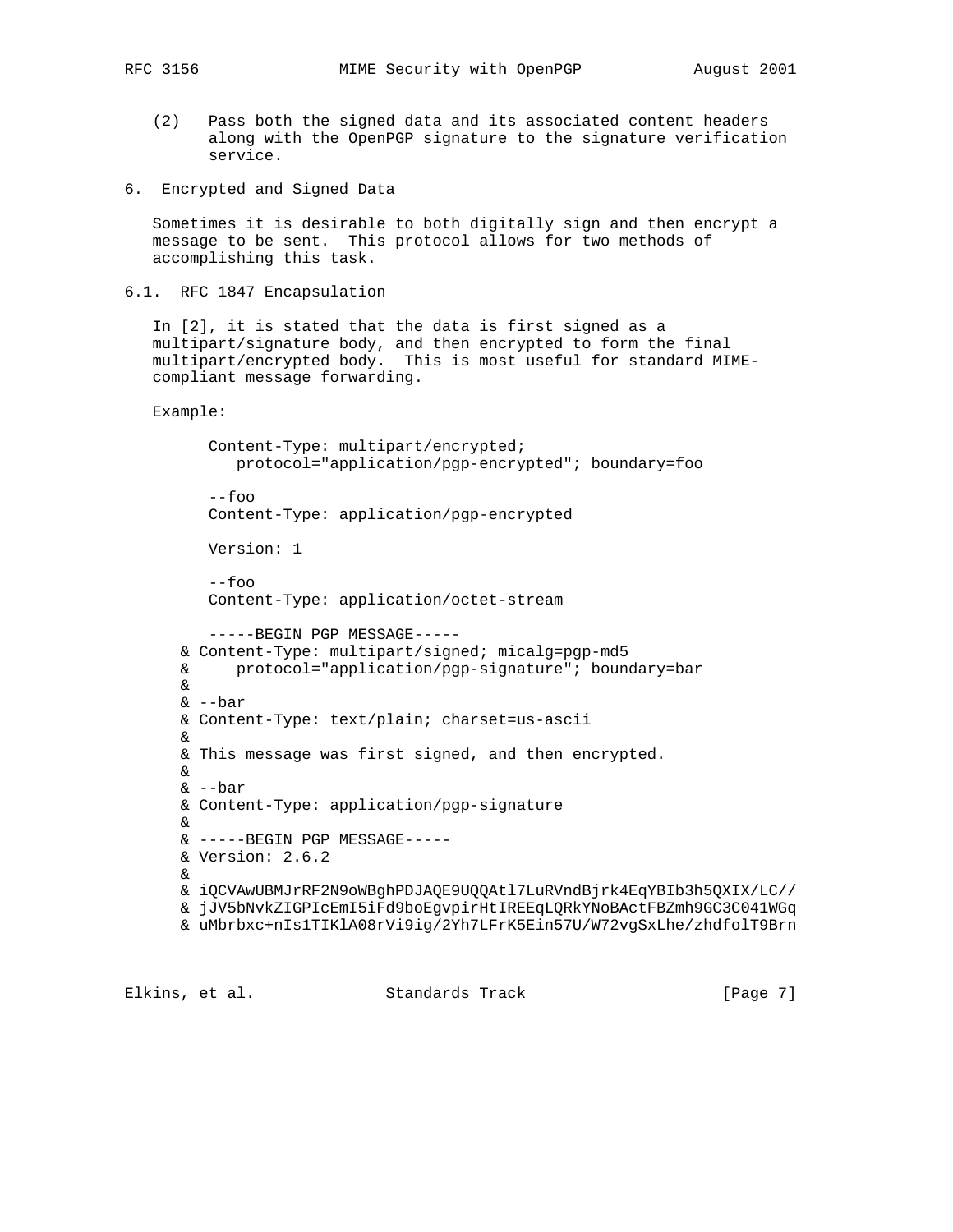& HOxEa44b+EI= & =ndaj  $& ----END$  PGP MESSAGE----- &  $\&$  --bar-------END PGP MESSAGE-----

--foo--

 (The text preceded by '&' indicates that it is really encrypted, but presented as text for clarity.)

# 6.2. Combined method

 The OpenPGP packet format [1] describes a method for signing and encrypting data in a single OpenPGP message. This method is allowed in order to reduce processing overhead and increase compatibility with non-MIME implementations of OpenPGP. The resulting data is formatted as a "multipart/encrypted" object as described in Section 4.

 Messages which are encrypted and signed in this combined fashion are REQUIRED to follow the same canonicalization rules as multipart/signed objects.

 It is explicitly allowed for an agent to decrypt a combined message and rewrite it as a multipart/signed object using the signature data embedded in the encrypted version.

7. Distribution of OpenPGP public keys

 Content-Type: application/pgp-keys Required parameters: none Optional parameters: none

 A MIME body part of the content type "application/pgp-keys" contains ASCII-armored transferable Public Key Packets as defined in [1], section 10.1.

8. Security Considerations

 Signatures of a canonical text document as defined in [1] ignore trailing white space in signed material. Implementations which choose to use signatures of canonical text documents will not be able to detect the addition of whitespace in transit.

 See [3], [4] for more information on the security considerations concerning the underlying protocols.

Elkins, et al. Standards Track [Page 8]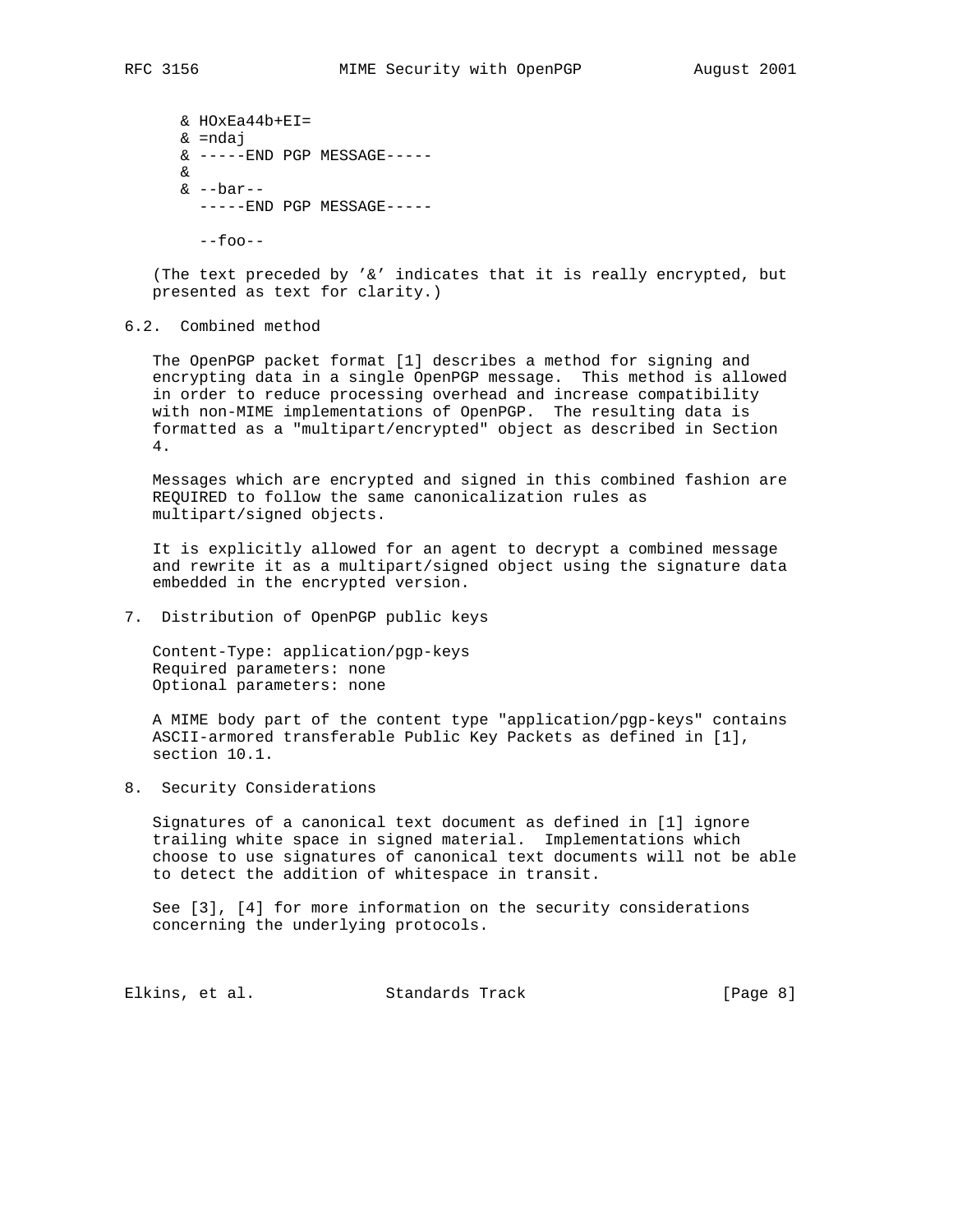### 9. IANA Considerations

 This document defines three media types: "application/pgp-encrypted", "application/pgp-signature" and "application/pgp-keys". The following sections specify the IANA registrations for these types.

### 9.1. Registration of the application/pgp-encrypted media type

 MIME media type name: application MIME subtype name: pgp-encrypted Required parameters: none Optional parameters: none

Encoding considerations:

 Currently this media type always consists of a single 7bit text string.

Security considerations:

See Section 8 and RFC 2440 Section 13.

Interoperability considerations: none

Published specification:

This document.

Additional information:

 Magic number(s): none File extension(s): none Macintosh File Type Code(s): none

Person & email address to contact for further information:

 Michael Elkins Email: me@cs.hmc.edu

Intended usage: common

Author/Change controller:

 Michael Elkins Email: me@cs.hmc.edu

Elkins, et al. Standards Track [Page 9]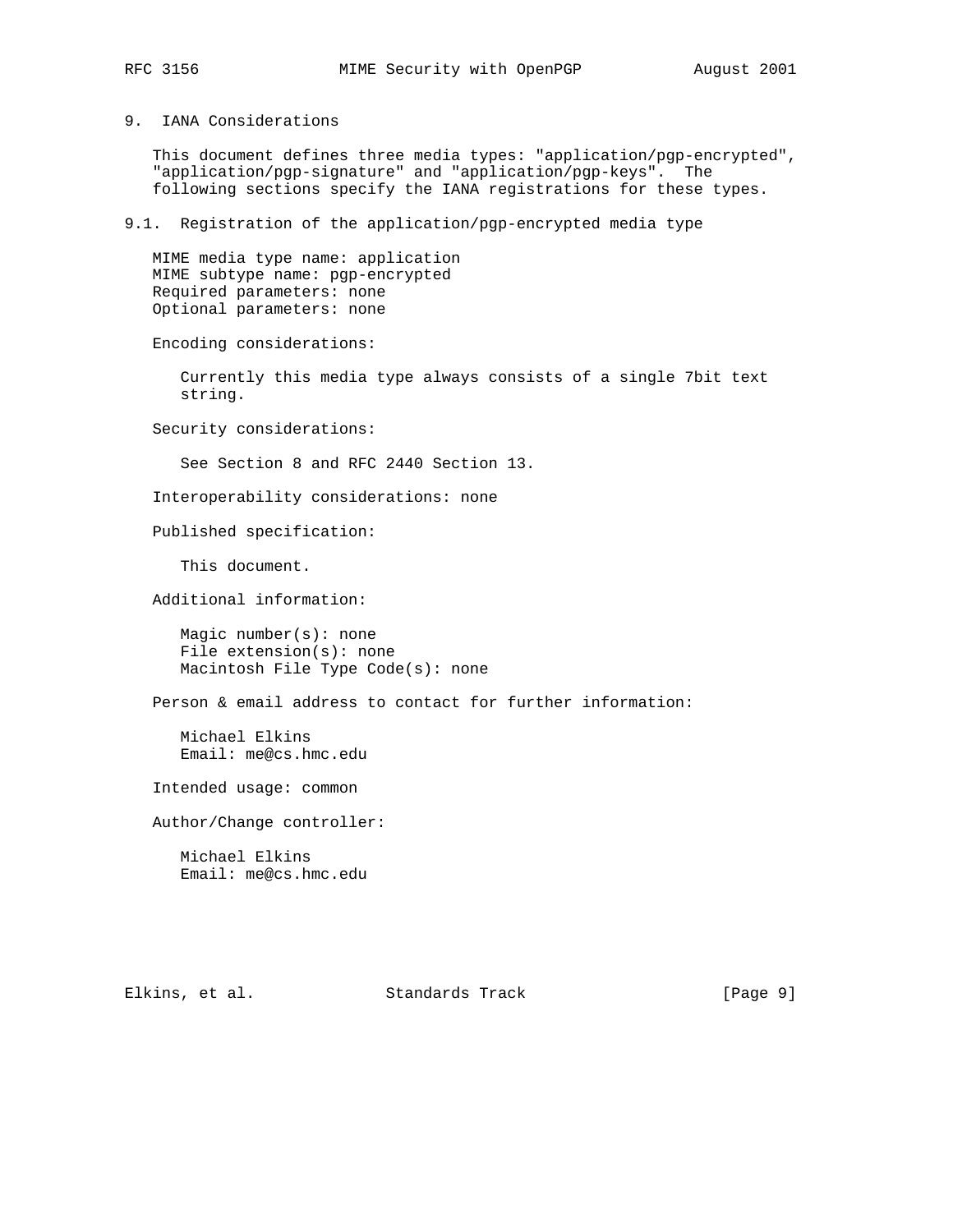9.2. Registration of the application/pgp-signature media type

 MIME media type name: application MIME subtype name: pgp-signature Required parameters: none Optional parameters: none

Encoding considerations:

The content of this media type always consists of 7bit text.

Security considerations:

See Section 8 and RFC 2440 Section 13.

Interoperability considerations: none

Published specification:

RFC 2440 and this document.

Additional information:

 Magic number(s): none File extension(s): asc, sig Macintosh File Type Code(s): pgDS

Person & email address to contact for further information:

 Michael Elkins Email: me@cs.hmc.edu

Intended usage: common

Author/Change controller:

 Michael Elkins Email: me@cs.hmc.edu

9.3. Registration of the application/pgp-keys media type

 MIME media type name: application MIME subtype name: pgp-keys Required parameters: none Optional parameters: none

Elkins, et al. Standards Track [Page 10]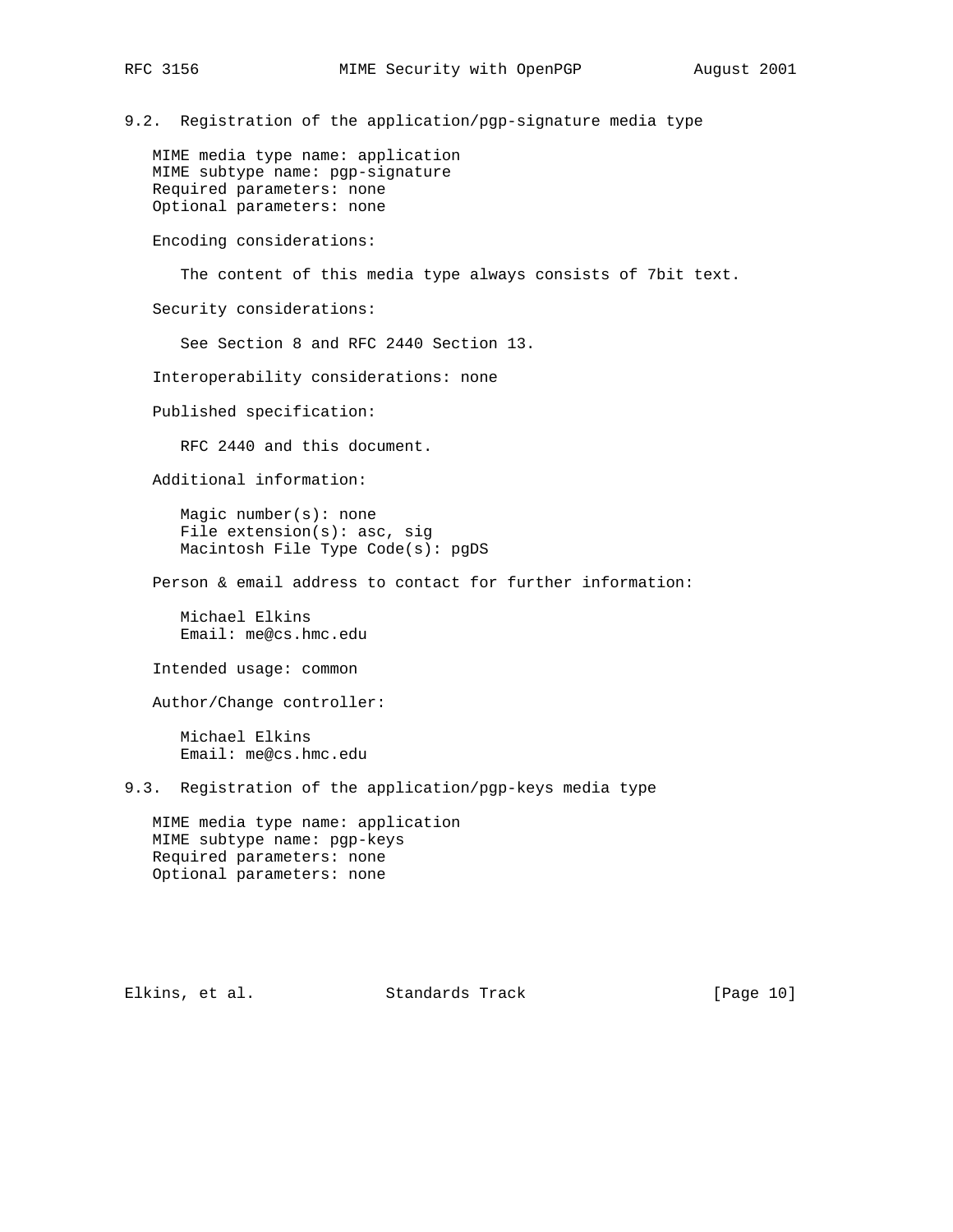Encoding considerations: The content of this media type always consists of 7bit text. Security considerations: See Section 8 and RFC 2440 Section 13. Interoperability considerations: none Published specification: RFC 2440 and this document. Additional information: Magic number(s): none File extension(s): asc Macintosh File Type Code(s): none Person & email address to contact for further information: Michael Elkins Email: me@cs.hmc.edu Intended usage: common Author/Change controller: Michael Elkins Email: me@cs.hmc.edu

Elkins, et al. Standards Track [Page 11]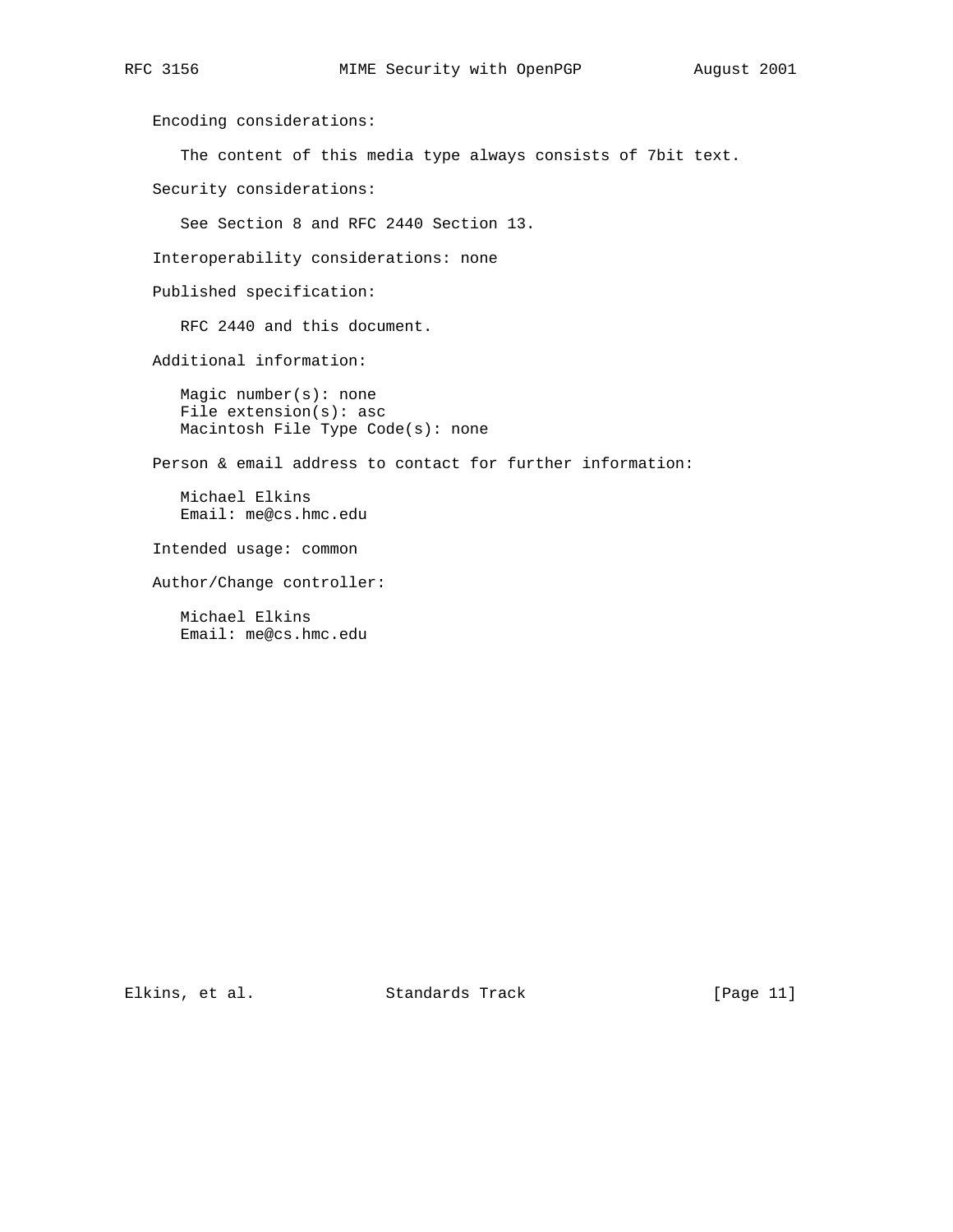## 10. Notes

 "PGP" and "Pretty Good Privacy" are registered trademarks of Network Associates, Inc.

### 11. Acknowledgements

 This document relies on the work of the IETF's OpenPGP Working Group's definitions of the OpenPGP Message Format. The OpenPGP message format is currently described in RFC 2440 [1].

 Special thanks are due: to Philip Zimmermann for his original and ongoing work on PGP; to Charles Breed, Jon Callas and Dave Del Torto for originally proposing the formation of the OpenPGP Working Group; and to Steve Schoenfeld for helpful feedback during the draft process. The authors would also like to thank the engineers at Pretty Good Privacy, Inc (now Network Associates, Inc), including Colin Plumb, Hal Finney, Jon Callas, Mark Elrod, Mark Weaver and Lloyd Chambers, for their technical commentary.

 Additional thanks are due to Jeff Schiller and Derek Atkins for their continuing support of strong cryptography and PGP freeware at MIT; to Rodney Thayer of Sable Technology; to John Noerenberg, Steve Dorner and Laurence Lundblade of the Eudora team at QUALCOMM, Inc; to Bodo Moeller for proposing the approach followed with respect to trailing whitespace; to John Gilmore, Hugh Daniel and Fred Ringel (at Rivertown) and Ian Bell (at Turnpike) for their timely critical commentary; and to the international members of the IETF's OpenPGP mailing list, including William Geiger, Lutz Donnerhacke and Kazu Yamamoto. The idea to use multipart/mixed with multipart/signed has been attributed to James Galvin. Finally, our gratitude is due to the many members of the "Cypherpunks," "Coderpunks" and "pgp-users" <http://cryptorights.org/pgp-users> mailing lists and the many users of PGP worldwide for helping keep the path to privacy open.

Elkins, et al. Standards Track [Page 12]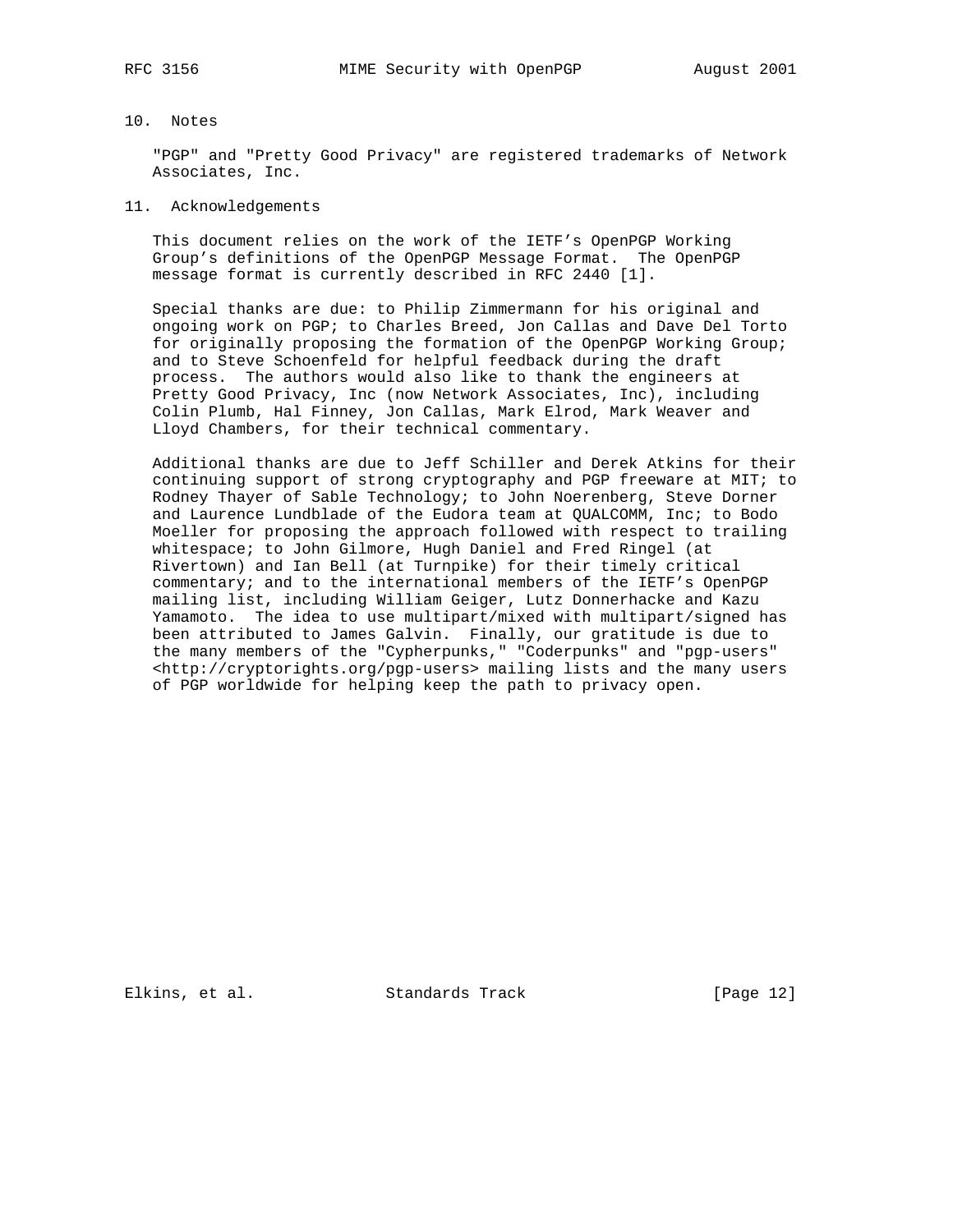12. Addresses of the Authors and OpenPGP Working Group Chair

The OpenPGP working group can be contacted via the current chair:

 John W. Noerenberg II Qualcomm, Inc. 5775 Morehouse Dr. San Diego, CA 92121 USA

 Phone: +1 619 658 3510 EMail: jwn2@qualcomm.com

The principal authors of this document are:

 Dave Del Torto CryptoRights Foundation 80 Alviso Street, Mailstop: CRF San Francisco, CA 94127 USA

 Phone: +1.415.334.5533, vm: #2 EMail: ddt@cryptorights.org, ddt@openpgp.net

 Michael Elkins Network Associates, Inc. 3415 S. Sepulveda Blvd Suite 700 Los Angeles, CA 90034 USA

 Phone: +1.310.737.1663 Fax: +1.310.737.1755 Email: me@cs.hmc.edu, Michael\_Elkins@NAI.com

 Raph Levien University of California at Berkeley 579 Soda Hall Berkeley, CA 94720 USA

 Phone: +1.510.642.6509 EMail: raph@acm.org

 Thomas Roessler Nordstrasse 99 D-53111 Bonn, Germany

 Phone: +49-228-638007 EMail: roessler@does-not-exist.org

Elkins, et al. Standards Track [Page 13]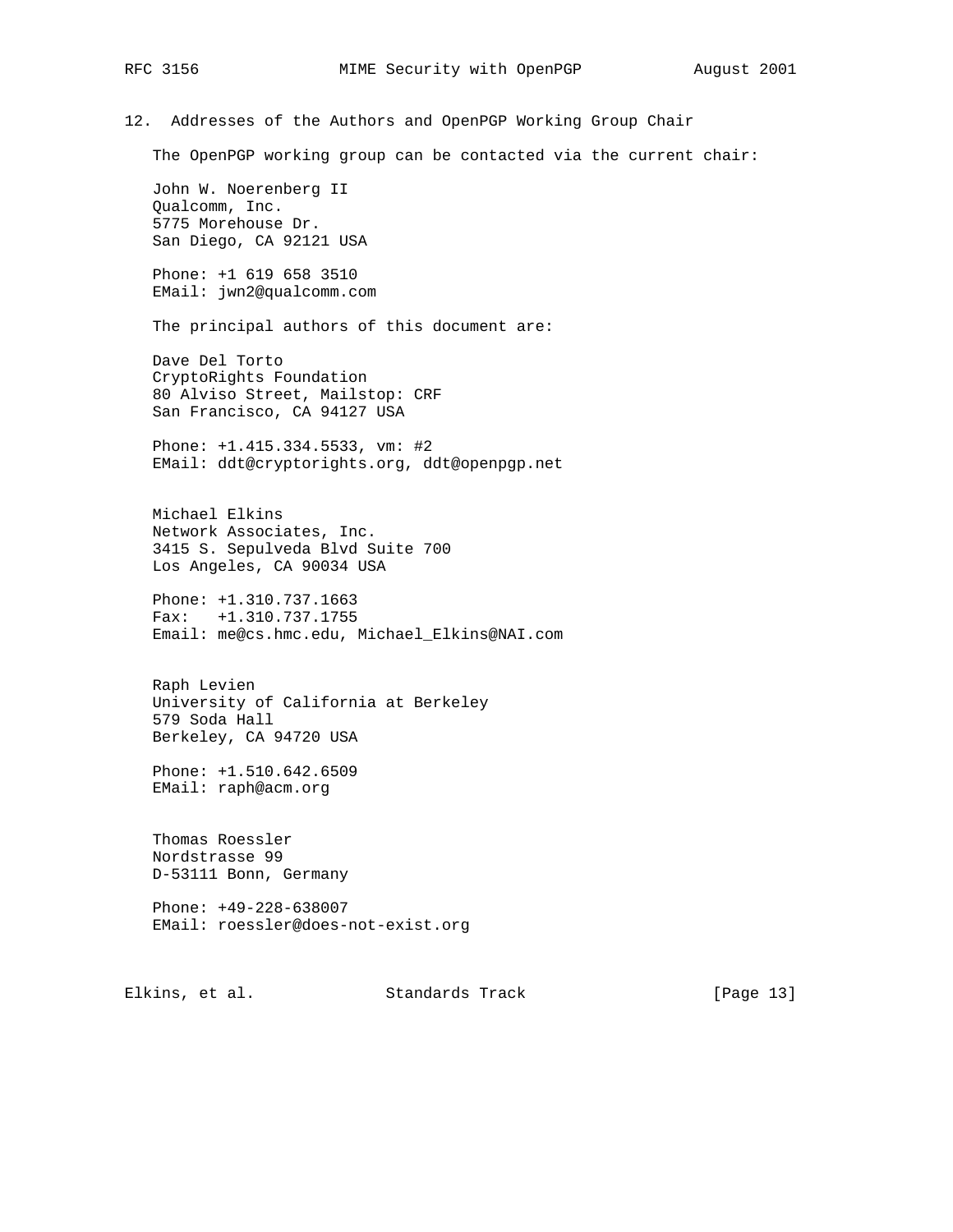References

- [1] Callas, J., Donnerhacke, L., Finney, H. and R. Thayer, "OpenPGP Message Format", RFC 2440, November 1998.
- [2] Galvin, J., Murphy, G., Crocker, S. and N. Freed, "Security Multiparts for MIME: Multipart/Signed and Multipart/Encrypted", RFC 1847, October 1995.
- [3] Freed, N. and N. Borenstein, "Multipurpose Internet Mail Extensions (MIME) Part Two: Media Types", RFC 2046, November 1996.
- [4] Galvin, J., Murphy, G., Crocker, S. and N. Freed, "MIME Object Security Services", RFC 1848, October 1995.
	- [5] Atkins, D., Stallings, W. and P. Zimmermann, "PGP Message Exchange Formats", RFC 1991, August 1996.
	- [6] Elkins, M., "MIME Security with Pretty Good Privacy (PGP)", RFC 2015, October 1996.
	- [7] Freed, N., "Gateways and MIME Security Multiparts", RFC 2480, January 1999.

Elkins, et al. Standards Track [Page 14]